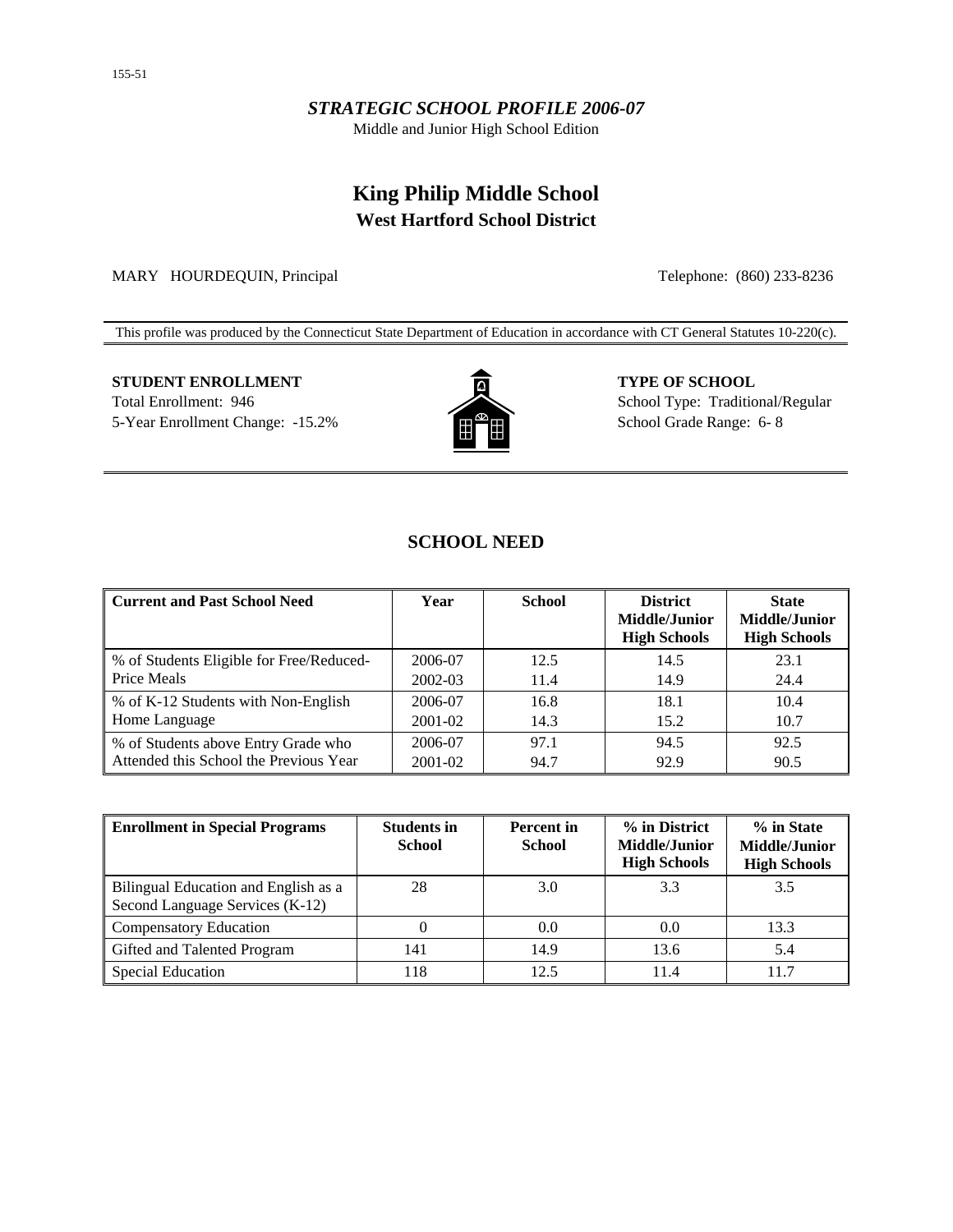155-51 Page 2

| <b>Race/Ethnicity</b> | <b>Number</b> | <b>Percent</b> | <b>STUDENT RACE/ETHNICIT</b>           |
|-----------------------|---------------|----------------|----------------------------------------|
| American Indian       |               | (0.4)          |                                        |
| Asian American        | 85            | 9.0            |                                        |
| <b>Black</b>          | 102           | 10.8           | <b>Total Minority 2006-07</b><br>31.4% |
| Hispanic              | 106           | 11.2           | <b>Total Minority 2001-02</b><br>25.5% |
| White                 | 649           | 68.6           |                                        |

## **Race/Ethnicity Number Percent STUDENT RACE/ETHNICITY**

| <b>Total Minority 2006-07</b> | 31.4% |
|-------------------------------|-------|
| <b>Total Minority 2001-02</b> | 25.5% |

### **EFFORTS TO REDUCE RACIAL, ETHNIC, AND ECONOMIC ISOLATION**

Below is the description submitted by this school of how it provides educational opportunities for its students to interact with students and teachers from diverse racial, ethnic, and economic backgrounds.

Efforts at King Philip have been ongoing throughout the 2006-07 school year. Specifically, the following initiatives and ongoing programs are aimed at fostering inclusion and promoting acceptance: Third year of bridging the digital divide through the grant-funded G.E.T.T. Connected Program. Economically disadvantaged students assemble their own desktop computer in this after school program, receive software and Internet training with their parents and are allowed to keep the computer to assist with school assignments. WHIRED, West Hartford Initiative on Racial and Ethnic Diversity, a local community organization, presented professional development for staff in ways to increase awareness of racial and ethnic differences through classroom instructional strategies and materials. Anti-Defamation League (ADL) World of Difference implementation of diversity lessons throughout the year to include Mix It Up Day and an International Week celebration planned and led by ESOL students. Home to School Liaison fosters parent/student integration to KP school community for new and at-risk students. Continuation of the Equity and Excellence Committee to address the achievement gap at KP. PTO volunteer program to assist at-risk students' families with transportation to school events to promote greater participation from families. Sisterhood/Brotherhood collaboration with The Bridge Family Counseling Center. Interdisciplinary units related to students' ethnic heritage/backgrounds culminating in evening presentations by 7th graders for parents/community members. Peer tutors/buddies for special needs students; high school students as tutors for students after school. The team organization plan at KP is designed to integrate students coming to the school from six different West Hartford feeder elementary schools and from other communities. By doing so, KP students are exposed to a cross section of the WH community that is approximately 22% minority. Further, the English as A Second Language students are fully integrated into teams at each grade level along with more than twenty multi-handicapped, special needs students.

## **SCHOOL RESOURCES**

| <b>Instructional Time*</b>          | <b>School</b> | District Middle/Jr | <b>State Middle/Jr</b> |
|-------------------------------------|---------------|--------------------|------------------------|
| Total Hours of Instruction Per Year | .019          | .010               | .016                   |

\*State law requires at least 900 hours for grades 1 through 12 and full-day kindergarten, and 450 hours for half-day kindergarten.

| <b>TECHNOLOGY</b> | % of Classrooms, Libraries, and<br><b>Laboratories Wired for:</b> | <b>School</b> | <b>District</b><br>Middle/Jr | <b>State</b><br>Middle/Jr |
|-------------------|-------------------------------------------------------------------|---------------|------------------------------|---------------------------|
|                   | Video                                                             | 100.0         | 100.0                        | 77.8                      |
|                   | Voice                                                             | 100.0         | 100.0                        | 77.5                      |
|                   | Internet Access                                                   | 100.0         | 100.0                        | 99.3                      |
|                   | Multi-Room Network (LAN)                                          | 100.0         | 100.0                        | 80.9                      |

| Computers                                         | <b>School</b> | Dist Mid/Jr | <b>State Mid/Jr</b> | This school          |
|---------------------------------------------------|---------------|-------------|---------------------|----------------------|
| # of Students Per Academic Computer               | 2.8           | 2.6         | 3.0                 | does not             |
| ■ % of Computers that are High or Moderate Power  | 95.6          | 98.2        | 92.0                | have a<br>functional |
| ■ % of Computers with Internet Access, All Speeds | 100.0         | 100.0       | 98.1                | satellite link.      |
| ■ % of Computers with High Speed Internet Access  | 100.0         | 100.0       | 97.5                |                      |
| ■ % of Internet Computers with Filtering Software | 100.0         | 100.0       | 99.7                |                      |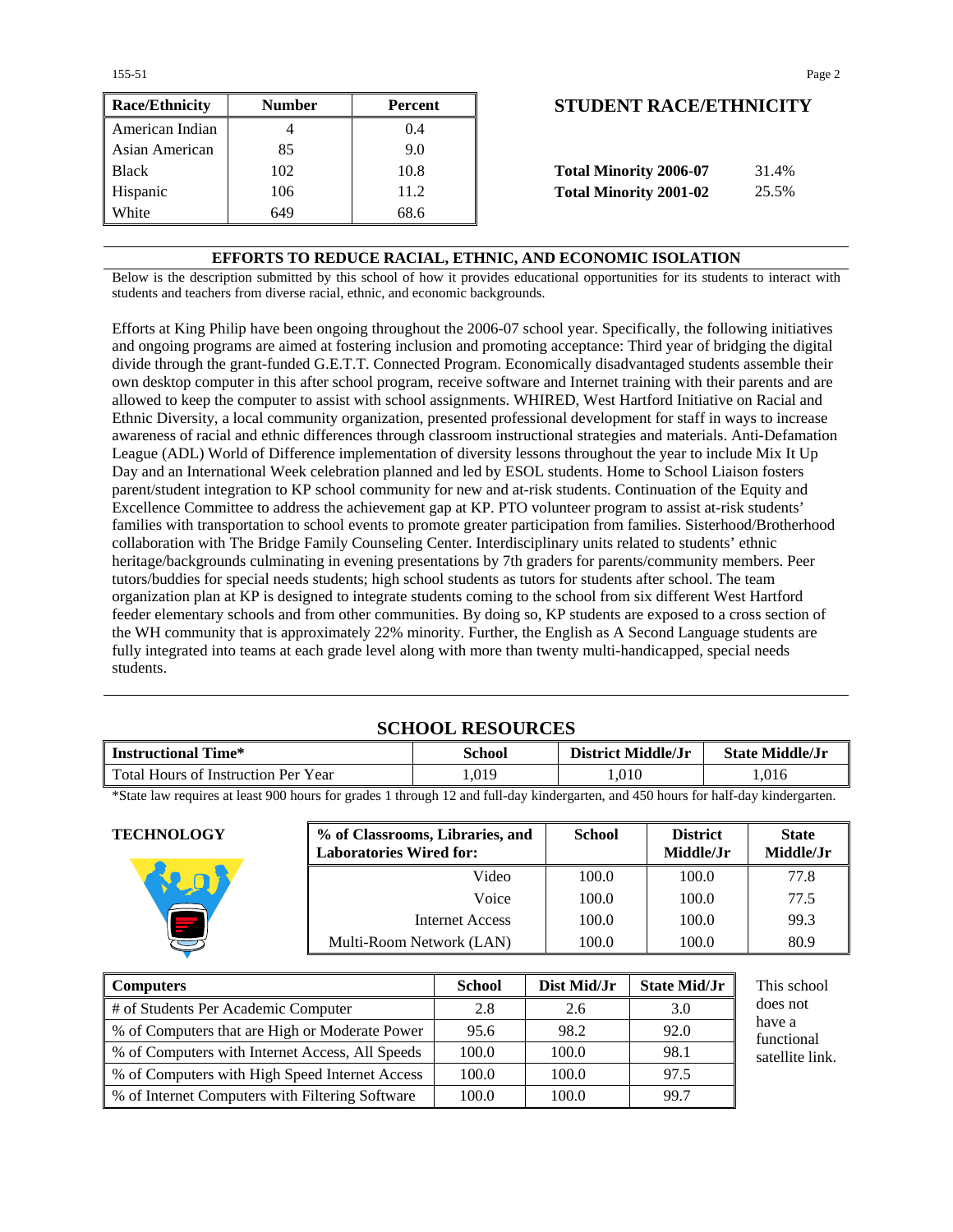### **LIBRARY MATERIALS**

Free on-line access to periodicals, newspapers, and other resources is available to all Connecticut schools through the Connecticut Digital Library.

| <b>Print and Non-Print Materials</b>                    | <b>School</b> | Dist Mid/Jr | <b>State Mid/Jr</b> |
|---------------------------------------------------------|---------------|-------------|---------------------|
| # of Print Volumes Per Student*                         | 28.3          | 27.7        | 20.1                |
| % of Print Volumes Purchased in<br>the Last Three Years | 13.0          | 27.4        | 13.1                |
| # of Print Periodical Subscriptions                     | 34            | 34.7        | 27.8                |
| # of Non-Print Materials                                | 810           | 657.7       | 520.6               |

\*Because a certain number of volumes are needed for a library of adequate breadth and depth, a small school may need a higher number of volumes per student.

### **STAFFING RESOURCES**

|       |                           |               |                                 |      |                                  |      | .    |
|-------|---------------------------|---------------|---------------------------------|------|----------------------------------|------|------|
|       | <b>Average Class Size</b> | <b>School</b> | <b>District</b><br><b>State</b> |      | Library/Media Staff              | 1.0  | 1.5  |
| Gr. 5 | 2006-07                   | N/A           | N/A                             | N/A  | Counselors, Social Workers,      | 8.0  | 8.6  |
|       | 2001-02                   | N/A           | N/A                             | N/A  | and School Psychologists         |      |      |
| Gr. 7 | 2006-07                   | 19.0          | 19.3                            | 20.8 | <b>Other Professionals</b>       |      | 2.6  |
|       | 2001-02                   | 21.9          | 22.0                            | 21.9 | # of Non-Certified Instructional | 18.8 | 19.2 |

| <b>G RESOURCES</b><br><b>School Staff Count</b><br><b>Full-Time Equivalent</b> |               |                 |                      | 2006-07 | 2005-06                          |      |      |
|--------------------------------------------------------------------------------|---------------|-----------------|----------------------|---------|----------------------------------|------|------|
|                                                                                |               |                 | # of Certified Staff |         |                                  |      |      |
|                                                                                |               | <b>Teachers</b> | 80.7                 | 87.7    |                                  |      |      |
|                                                                                |               | Administrators  | 3.0                  | 3.0     |                                  |      |      |
|                                                                                |               |                 | Department Chairs    | 1.9     | 1.7                              |      |      |
| lass Size                                                                      | <b>School</b> | <b>District</b> | <b>State</b>         |         | Library/Media Staff              | 1.0  | 1.5  |
| 2006-07                                                                        | N/A           | N/A             | N/A                  |         | Counselors, Social Workers,      | 8.0  | 8.6  |
| 2001-02                                                                        | N/A           | N/A             | N/A                  |         | and School Psychologists         |      |      |
| 2006-07                                                                        | 19.0          | 19.3            | 20.8                 |         | <b>Other Professionals</b>       | 1.3  | 2.6  |
| 2001-02                                                                        | 21.9          | 22.0            | 21.9                 |         | # of Non-Certified Instructional | 18.8 | 19.2 |

| <b>Professional Staff Race/Ethnicity</b>                       | 2006-07       | 2005-06         | 2001-02      |
|----------------------------------------------------------------|---------------|-----------------|--------------|
| % Minority                                                     | 1.0           | 0.9             | 1.9          |
| Professional Staff Experience and Training                     | <b>School</b> | <b>District</b> | <b>State</b> |
|                                                                |               | Middle/Jr       | Middle/Jr    |
| Average Years of Experience in Connecticut and Other Locations | 12.8          | 13.0            | 14.4         |
| % with Master's Degree or Above                                | 81.7          | 82.3            | 78.8         |

## **SCHOOL PROCESSES**

| <b>Selected Subject Areas, Grade 8</b> | <b>Estimated Hours of Instruction Per Year</b> |                 |              | Computer/                             |
|----------------------------------------|------------------------------------------------|-----------------|--------------|---------------------------------------|
|                                        | <b>School</b>                                  | <b>District</b> | <b>State</b> | <b>Technology</b><br><b>Supported</b> |
| Art                                    | 50                                             | 46              | 38           | No                                    |
| <b>Computer Education</b>              | $\mathbf{0}$                                   | $\Omega$        | 21           | N/A                                   |
| <b>English Language Arts</b>           | 149                                            | 138             | 169          | N <sub>0</sub>                        |
| Family and Consumer Science            | $\theta$                                       | $\Omega$        | 15           | N/A                                   |
| Health                                 | 50                                             | 53              | 24           | No                                    |
| <b>Mathematics</b>                     | 149                                            | 138             | 149          | N <sub>0</sub>                        |
| Music                                  | 102                                            | 95              | 56           | N <sub>0</sub>                        |
| Physical Education                     | 50                                             | 53              | 55           | No                                    |
| Reading                                | $\Omega$                                       | 20              | 98           | N/A                                   |
| Science                                | 149                                            | 138             | 144          | N <sub>0</sub>                        |
| <b>Social Studies</b>                  | 149                                            | 138             | 144          | N <sub>0</sub>                        |
| <b>Technology Education</b>            | 50                                             | 46              | 25           | N <sub>0</sub>                        |
| <b>World Languages</b>                 | 149                                            | 138             | 97           | N <sub>0</sub>                        |

E indicates elective, I indicates integrated courses.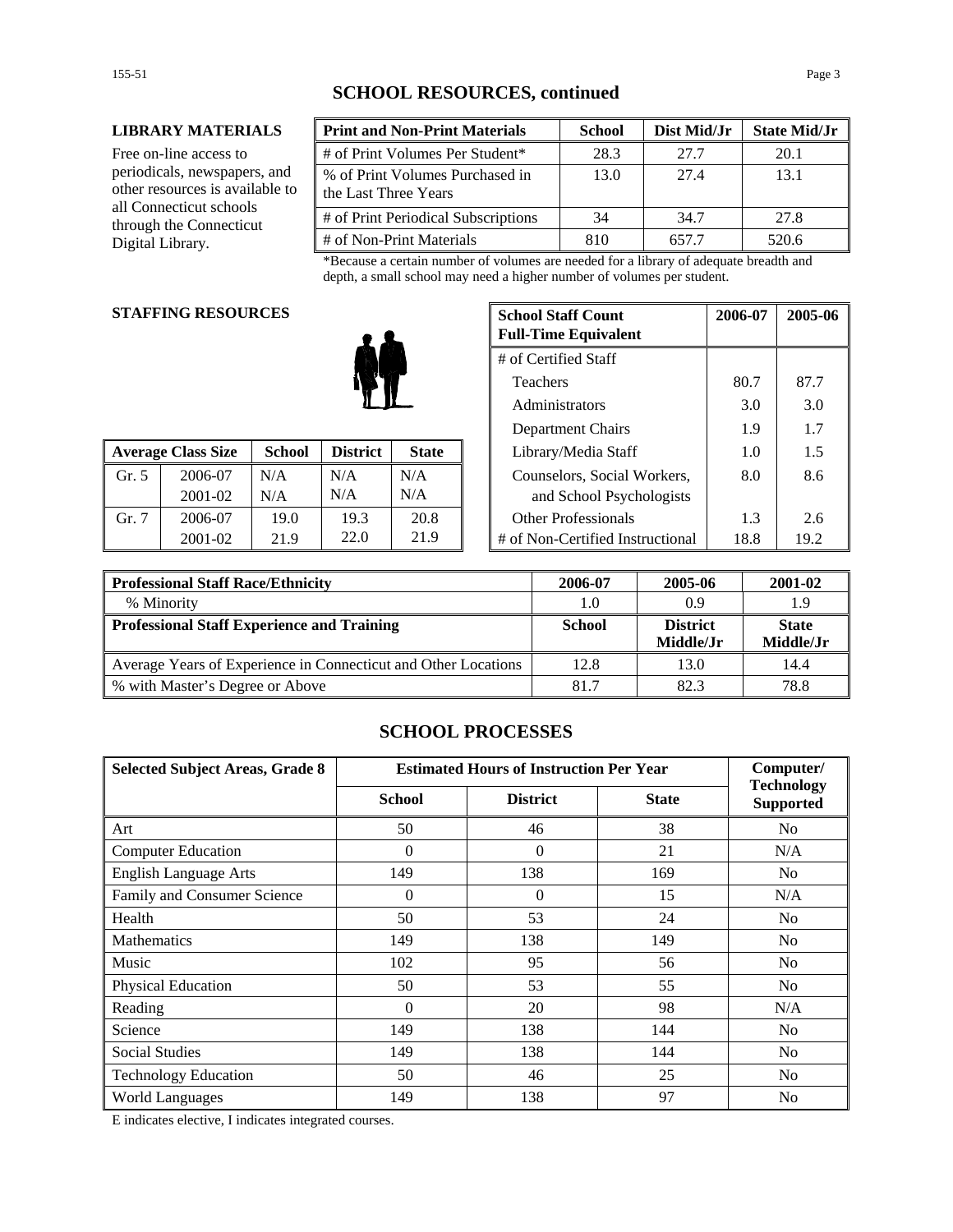## **SCHOOL PROCESSES, continued**

| <b>Enrollment in Selected High School Level Courses</b> |         |               |                 |              |  |
|---------------------------------------------------------|---------|---------------|-----------------|--------------|--|
| % Gr. 8 Students Taking                                 |         | <b>School</b> | <b>District</b> | <b>State</b> |  |
| <b>High School</b>                                      | 2006-07 | 46.2          | 41.7            | 30.1         |  |
| Level Math                                              | 2001-02 | 44.9          | 38.5            | 26.8         |  |
| World                                                   | 2006-07 | 84.4          | 82.2            | 46.8         |  |
| Languages                                               | 2001-02 | 88.8          | 87.6            | 41.5         |  |



| <b>Types of Remedial Instructional Services</b><br><b>Provided to Students Lacking Basic Skills</b> | Available in<br><b>Mathematics</b> | Available in<br><b>Language Arts</b> |
|-----------------------------------------------------------------------------------------------------|------------------------------------|--------------------------------------|
| <b>Pull-Out Instruction</b>                                                                         | Yes                                | Yes                                  |
| In-Class Tutorial                                                                                   | No                                 | No                                   |
| After School Program                                                                                | N <sub>0</sub>                     | N <sub>0</sub>                       |
| Summer School (2006)                                                                                | No                                 | No                                   |
| Other                                                                                               | No                                 | No                                   |

| <b>Student and Teacher Statistics</b>                                                    | School | District Mid/Jr | <b>State Mid/Jr</b> |
|------------------------------------------------------------------------------------------|--------|-----------------|---------------------|
| % of Students Retained in Grade after 2005-06 School Yr                                  | 0.4    |                 |                     |
| Teacher Attendance, 2005-06: Average # of Days Absent<br>Due to Illness or Personal Time | 6.9    | 6.              | 9.2                 |
| % Certified Staff Assigned to Same School the Previous Yr                                | 85.6   | 77.6            | 85.6                |

### **HOME AND SCHOOL COMMUNICATION AND SUPPORT**

The following narrative was submitted by this school.

King Philip is committed to supporting the family's role in the education of its students. In the spring of each year, King Philip has an extensive transition program that includes several parent nights for the following year's incoming sixth grade. The Home-School Liaison meets with new and at-risk families to establish an early and efficient home and school connection. The school has regular newsletters posted to its website for dissemination of information. Families without internet access receive the newsletter in the mail. Teams maintain a homework hotline for parents and students to access for clarification of homework assignments. "Thursday Flyer" is an established day as a tool for parents to know when informational handouts are given on a consistent basis. Teams create weekly progress reports (paper and e-mail) as necessary to support student success and enhance constant effective communication with parents. Regularly scheduled progress reports, report cards and parent conferences aid in communicating at specific published times. Additionally, team leaders, teachers and counselors field parent phones calls and meet with parents as needed. At each marking period, any student who is in danger of being retained meets with her/his teachers and parents/guardians to discuss and design a retention prevention plan that all parties sign and review at a later date. King Philip has a very active PTO that supports students and families in their ability to attend activities offered at the school during the day and evening.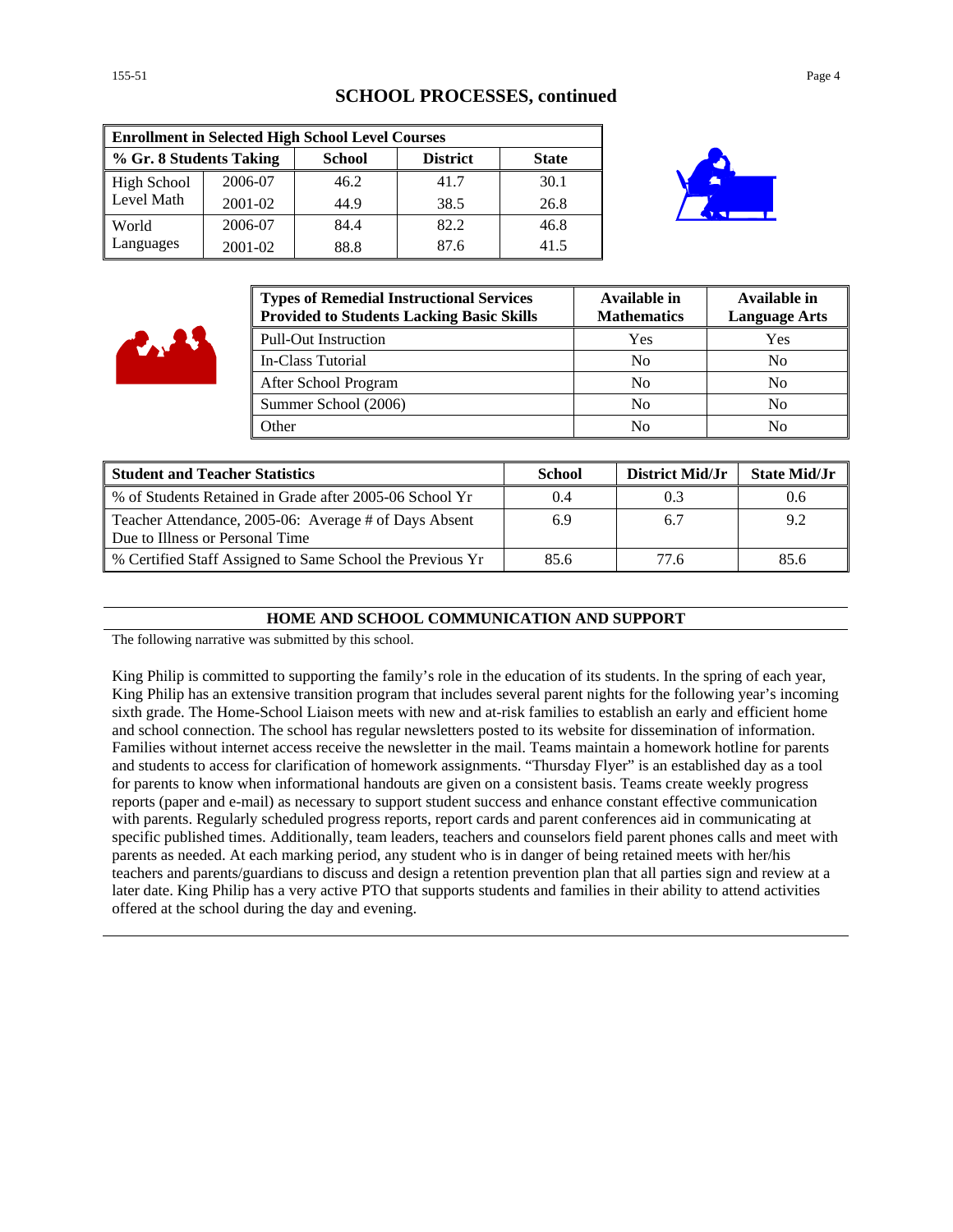## **STUDENT PERFORMANCE**

**Connecticut Mastery Test, Fourth Generation, % Meeting State Goal.** The Goal level is more demanding than the Proficient level, but not as high as the Advanced level, reported in the No Child Left Behind Report Cards.

|         | <b>Grade and CMT Subject</b> | <b>School</b> | <b>District</b> | <b>State</b> |             | <b>Of All Schools in State</b> |
|---------|------------------------------|---------------|-----------------|--------------|-------------|--------------------------------|
| Area    |                              |               |                 |              | Lowest $\%$ | Highest %                      |
| Grade 4 | Reading                      | N/A           | N/A             | N/A          | N/A         | N/A                            |
|         | Writing                      | N/A           | N/A             | N/A          | N/A         | N/A                            |
|         | <b>Mathematics</b>           | N/A           | N/A             | N/A          | N/A         | N/A                            |
| Grade 5 | Reading                      | N/A           | N/A             | N/A          | N/A         | N/A                            |
|         | Writing                      | N/A           | N/A             | N/A          | N/A         | N/A                            |
|         | <b>Mathematics</b>           | N/A           | N/A             | N/A          | N/A         | N/A                            |
| Grade 6 | Reading                      | 78.5          | 79.6            | 64.3         | 0.0         | 100.0                          |
|         | Writing                      | 74.9          | 72.3            | 63.0         | 0.0         | 97.5                           |
|         | <b>Mathematics</b>           | 76.8          | 76.3            | 63.9         | 0.0         | 97.4                           |
| Grade 7 | Reading                      | 80.2          | 79.0            | 65.9         | 2.7         | 97.8                           |
|         | Writing                      | 75.2          | 74.8            | 60.4         | $0.0\,$     | 95.0                           |
|         | <b>Mathematics</b>           | 72.6          | 70.0            | 60.3         | 0.0         | 97.0                           |
| Grade 8 | Reading                      | 80.7          | 78.7            | 66.6         | 2.4         | 96.2                           |
|         | Writing                      | 76.7          | 73.7            | 64.0         | 0.0         | 96.4                           |
|         | <b>Mathematics</b>           | 74.8          | 75.6            | 60.8         | 0.0         | 98.1                           |



These results reflect the performance of students with scoreable tests who were enrolled in the district at the time of testing, regardless of the length of time they were enrolled in the district. Results for fewer than 20 students are not presented.

For more detailed CMT results, go to **www.ctreports**.

To see the NCLB Report Card for this school, go to **[www.sde.ct.gov](http://www.sde.ct.gov/)** and click on "No Child Left Behind."

| Student Attendance   | School | District<br>Middle/Jr<br>High | <b>State</b><br>Middle/Jr<br>High |  |
|----------------------|--------|-------------------------------|-----------------------------------|--|
| % on October 1, 2006 | 96.6   | 97.0                          | 96.1                              |  |

| <b>Physical Fitness</b> |         | <b>School</b> | <b>District</b> | <b>State</b> |             | <b>Of All Schools in State</b> |
|-------------------------|---------|---------------|-----------------|--------------|-------------|--------------------------------|
| % Passing All 4 Tests   |         |               |                 |              | Lowest $\%$ | Highest $\%$                   |
|                         | Grade 4 | N/A           | N/A             | N/A          | 0.0         | 86.6                           |
| ๛                       | Grade 6 | 20.2          | 30.6            | 35.5         | 0.0         | 93.8                           |
|                         | Grade 8 | 61.8          | 41.2            | 36.7         | 0.0         | 92.0                           |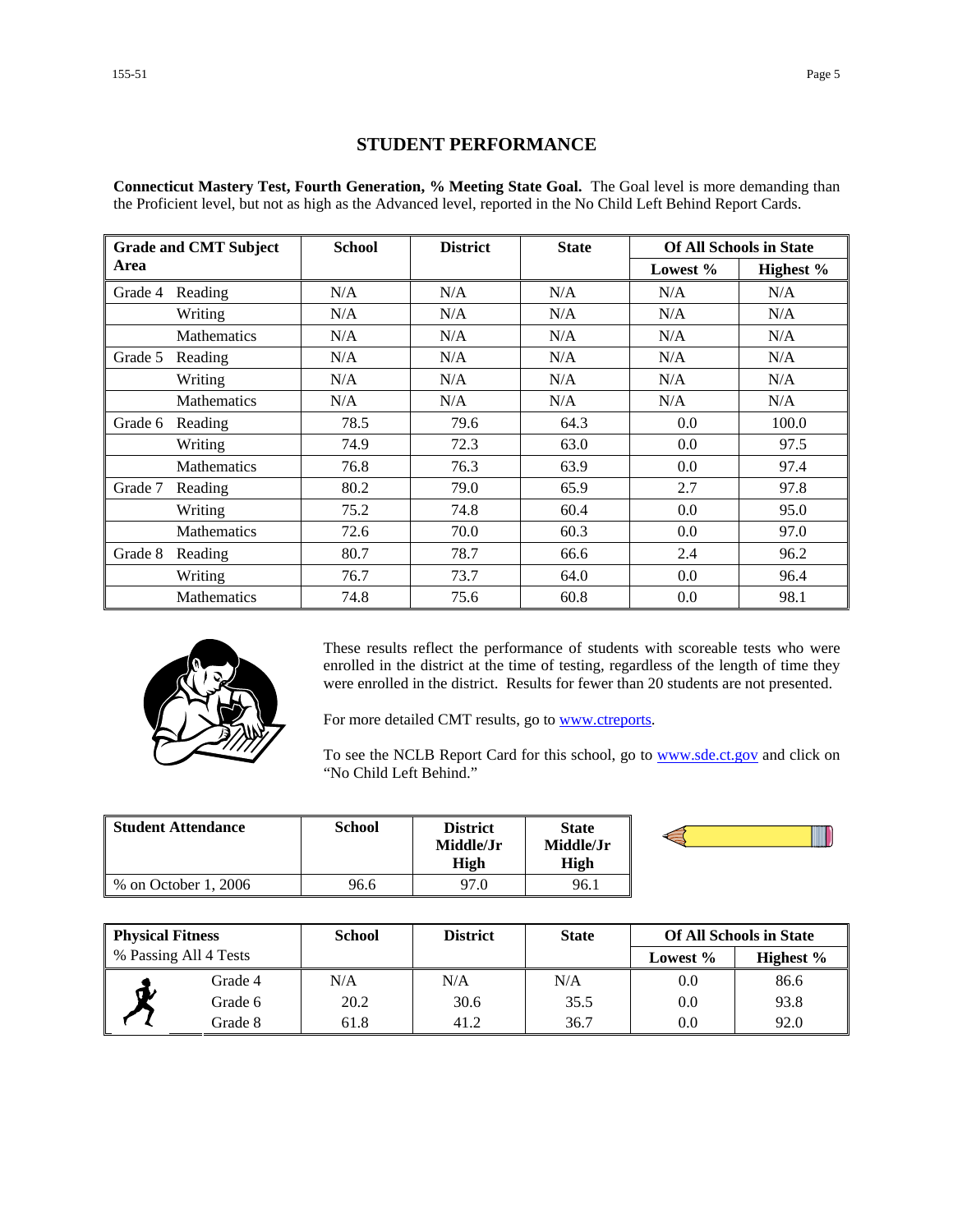#### **SCHOOL IMPROVEMENT PLANS AND ACTIVITIES**

The following narrative was submitted by this school.

The KPM faculty is committed to the school goals of embedding literacy strategies into all areas, study skills integration, infusion of technology, and using the UBD planning tool to improve instruction and student learning. KPM enhanced student learning through implementation of cornerstone assessments in most areas through the use of professional development programs facilitated by department supervisors and teachers during the school year. Analysis of student test data (both CMT results and in house assessments) indicates that many students are consistently demonstrating high percentages in terms of CMT skill mastery. Grade 8 results show an increase in mathematics to 76%. Reading is up to 79% and writing increases dramatically to 74 %. Grade 7 remains constant in reading at 79%, and shows nice gains in writing to 75%, and mathematics at 70%. Grade 6 results show an increase in reading to an 80% level, growth in mathematics to 76%, and growth in writing to 72%.

The following program enhancements are ongoing:

• Pilot program to improve eighth grade physical science instruction involving lab simulations and corresponding instruction.

• Staff development programs during CSI (Curriculum and Staff Improvement) time to support student academic achievement included Professional Learning Community initiative for development of cornerstone assessments in all disciplines, guaranteed research experience across all grade levels, training for holistic scoring of CMT writing prompt and reading comprehension answers, and integration of technology into classroom instruction.

- Small group learning labs during each school day and after school support for supervised guided practice.
- Various support groups for at-risk students, to include a mentor/tutor program and a Saturday Academy.
- Team level parent conferences and team-developed Intervention Plans for students at risk for retention.

#### **SUPPLEMENTAL SCHOOL INFORMATION**

The space below was optionally used by this school to describe aspects of the school not presented elsewhere in the profile.

#### **Some accomplishments at KPM that reflect our efforts:**

- Students recognized on "Wall of Fame" for demonstrating "Qualities of Leadership."
- Seventeen percent of the gr. 8 received the Presidential Award for Academic Excellence.
- Students participated in performance music concerts for orchestra, band, jazz band, and choir. Three student
- drama/talent show productions were performed involving a cross-section of students.
- Efforts made to engage the entire community through various school and PTO family activities.
- Gifts of Music supports low-income students' participation in music performance groups.

#### **Special programs at KPM that enhanced the school:**

Professional Learning Community initiative for teacher collaboration on the development of cornerstone assessments and rubrics in all disciplines.

An active, involved PTO and School Improvement Council.

A school site-based strategic plan and annual goal setting by the staff focus the KP mission.

Quest Program, an enrichment program for the gifted and talented students.

Inclusive programs for special needs students which enrich the school experience for all students.

Developmental math classes designed to address students' remedial math needs and increase student achievement on CMTs.

Trained Peer Mediators to address resolution of student conflicts.

Student Assistance Team identifies and assists students experiencing academic and/or social difficulties.

To view Strategic School Profiles on the internet, go to [www.sde.ct.gov](http://www.sde.ct.gov/) and click on Connecticut Education Data and Research. Additional education data are also available at this site. For the school/district website, see **www.whps.org/school/kingphilip/index.htm**